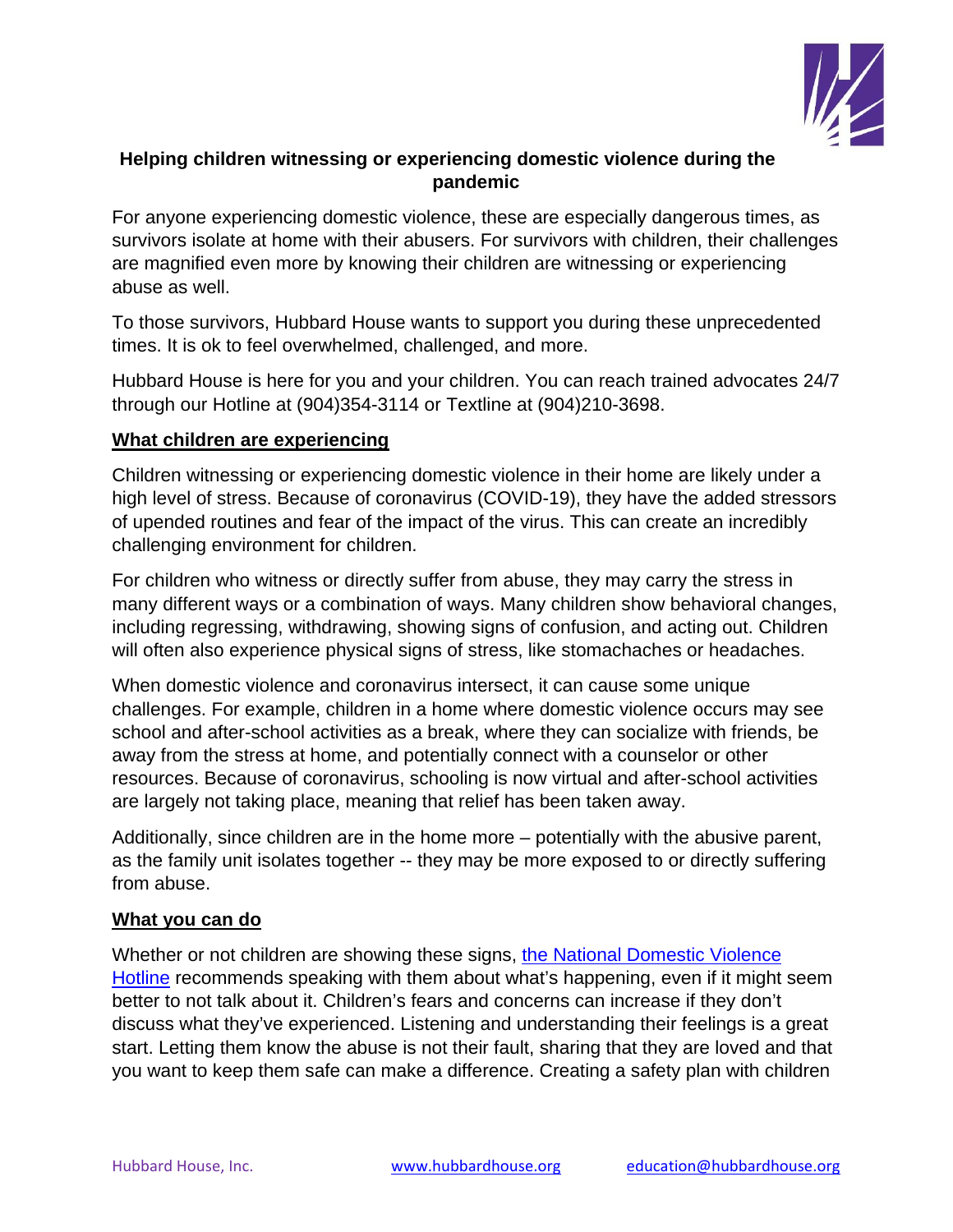so they know what to do when they don't feel safe can be empowering for both the survivor parent and the child.

To help you navigate those conversations, Hubbard House has trained advocates available 24/7 through our Hotline at (904)354-3114 or Textline at (904)210-3698. The National Association of School Psychologists and National Association of School Nurses also jointly issued guidelines for supportive conversations with children, including using age appropriate language, creating an open environment where children can ask questions, and providing reassurance that you will do what you can to keep them safe (this reference was published early in the coronavirus pandemic, so while some information is dated, it also includes many helpful considerations).

To help children navigate this challenging time, there are some additional things the child's support network can help with. Before engaging in any of these activities, the adult should carefully consider the safety of these actions, and safety plan for her/himself and the children.

- Build the children's self-esteem: Adults can speak with the children about what activities or actions make them feel happy and accomplished, and then work to consider how that can be adapted for the current settings. For example, if a child likes to play sports, are there video coaching sessions available that the child can watch and play along with?
- Help connect the children with peers. Many adults connect through video chat; children can do the same. Consider coordinating video chats between children who are friends, with the permission and assistance of their parents.
- Have engaging, educational resources available: Teachers have had to quickly adapt to the new virtual school structure, which parents are heavily assisting with. If the workload is leaving a child with too much free time, having other resources ready could continue to engage the child in a potentially rewarding way. Wide Open School is one platform that has educational resources, live events like story time, ideas for art projects, and more, all broken down by age.
- Maintain a routine: Many children benefit from stability, so while much of their normal routine has changed, try to build a new routine that can be followed. Identify meal times, screen time, bed time, and other benchmarks.
- Take time for self-care: While stress will show in different ways and children will seek to cope with it in different ways, presenting opportunities for children to focus on themselves can potentially help the children connect and understand their feelings. Futures Without Violence lists several websites that have self-care and de-stressing activities intended for parents and children experiencing domestic violence and trauma.

Just as children may be dealing with this dual trauma, adult survivors of domestic violence are as well – and even more, because they're directly experiencing the abuse, which may be heightened, because of tactics an abuser may use in relation specifically to coronavirus. Identifying a second trusted adult for their child to turn to is